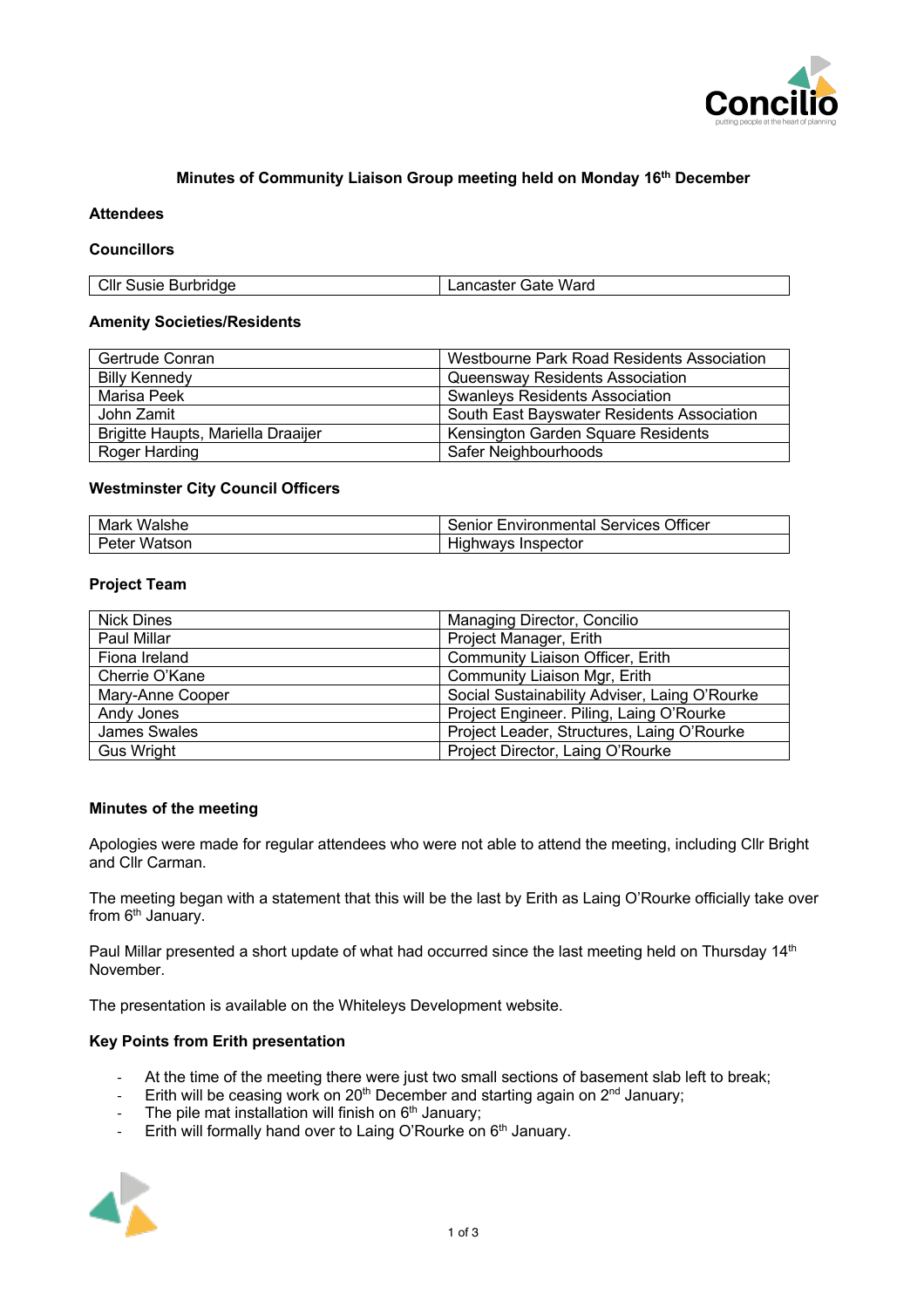

# **Questions to Erith**

**Q)** A Carbon Monoxide meter at 69KGS keeps recording high levels at night and there are diesel smells. Do you know what this is?

**A)** Mark Walshe at Westminster City Council brought this to Erith's attention and we have carried out an investigation. There is a generator to the North of the site that we have had checked by a specialist and it is not causing this problem. We have produced a full report that was issued to WCC. We do not believe this is being caused by us but is a more localised issue.

- Following the question, Cllr Burbridge asked Mark Walshe to follow up with the residents concerned.

**Q)** Will the generator at the north of the site be turned off over Christmas?

**A)** The generator powers the drying rooms but we will look into turning the generator off over Christmas as these rooms will not be needed over the holiday period.

**Q)** There are concerns about the level of street lighting in Redan Place at the corner of Sainsbury's and Porchester Gardens which was not well lit prior to the works but feels darker now. Were you not planning to put replacement lighting on your hoardings there?

**A)** We will look to put a light on the scaffolding at this corner and discuss with LOR the lighting in Porchester Gardens.

**Q)** Is anyone on site over Christmas?

**A)** There will be two security guards on site over Christmas 24/7 as usual.

**Q)** Unfortunately, there is graffiti over the screening of the children's artwork. Can this be removed?

**A)** We will look at removing this in a way that does not damage the artwork. This will need to be discussed with the company who placed the Diabond as it may need specialist removal.

Following the conclusion of the questions and answers to Erith, Laing O'Rourke (LOR) began their presentation, updating on their activity since November 14th and explaining future activity.

This presentation is available on the Whiteleys website.

#### **Key points from the LOR presentation**

- The piling rig and crawler crane have been delivered on site;
- The first test piles carried out:
- The LOR team have been undertaking a number of meetings with the community to understand local needs and have begun creating a Neighbourhood Liaison Plan;
- A look ahead for future activity show the following activity for January and February.

| <b>Activity</b>                        | <b>Dates</b>                                        |
|----------------------------------------|-----------------------------------------------------|
| <b>Test Piles</b>                      | January 6 <sup>th</sup> to January 20 <sup>th</sup> |
| <b>Obstruction Coring</b>              | January 6 <sup>th</sup> ongoing through February    |
| Excavation and blinding for guidewalls | January 13 <sup>th</sup> ongoing through February   |
| Guide wall construction                | January 23rd ongoing through February               |
| Contig piling                          | February 19th ongoing through February              |